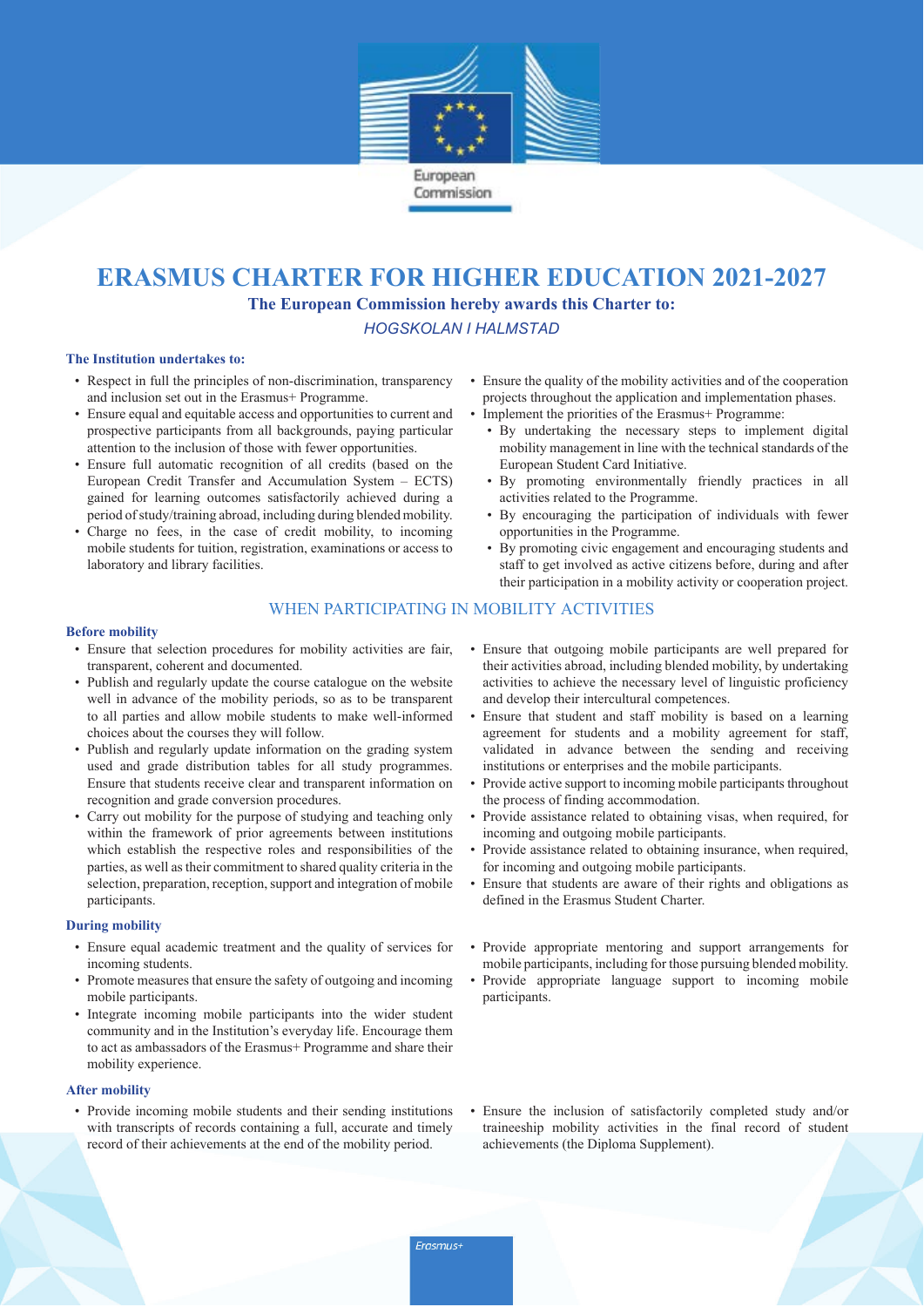- Ensure that all ECTS credits gained for learning outcomes satisfactorily achieved during a period of study/training abroad, including during blended mobility, are fully and automatically recognised as agreed in the learning agreement and confirmed by the transcript of records/traineeship certificate; transfer those credits without delay into the student's records, count them towards the student's degree without any additional work or assessment of the student and make them traceable in the student's transcript of records and the Diploma Supplement.
- Encourage and support mobile participants upon return to act as ambassadors of the Erasmus+ Programme, promote the benefits of mobility and actively engage in building alumni communities.
- Ensure that staff is given recognition for their teaching and training activities undertaken during the mobility period, based on a mobility agreement and in line with the institutional strategy.

# WHEN PARTICIPATING IN EUROPEAN AND INTERNATIONAL COOPERATION PROJECTS

- Ensure that cooperation activities contribute towards the fulfilment of the institutional strategy.
- Promote the opportunities offered by the cooperation projects and provide relevant support to staff and students interested in participating in these activities throughout the application and implementation phase.
- Ensure that cooperation activities lead to sustainable outcomes and that their impact benefits all partners.
- Encourage peer-learning activities and exploit the results of the projects in a way that will maximise their impact on individuals, other participating institutions and the wider academic community.

## FOR THE PURPOSES OF IMPLEMENTATION AND MONITORING

- Ensure that the long-term institutional strategy and its relevance to the objectives and priorities of the Erasmus+ Programme are described in the Erasmus Policy Statement.
- Ensure that the principles of the Charter are well communicated and are applied by staff at all levels of the Institution.
- Make use of the ECHE Guidelines and of the ECHE Self-assessment to ensure the full implementation of the principles of this Charter.
- Regularly promote activities supported by the Erasmus+ Programme, along with their results.
- Display this Charter and the related Erasmus Policy Statement prominently on the Institution's website and on all other relevant channels.

*The Institution acknowledges that the implementation of the Charter will be monitored by the Erasmus+ National Agency and that the violation of any of the above principles and commitments may lead to its withdrawal by the European Commission.*